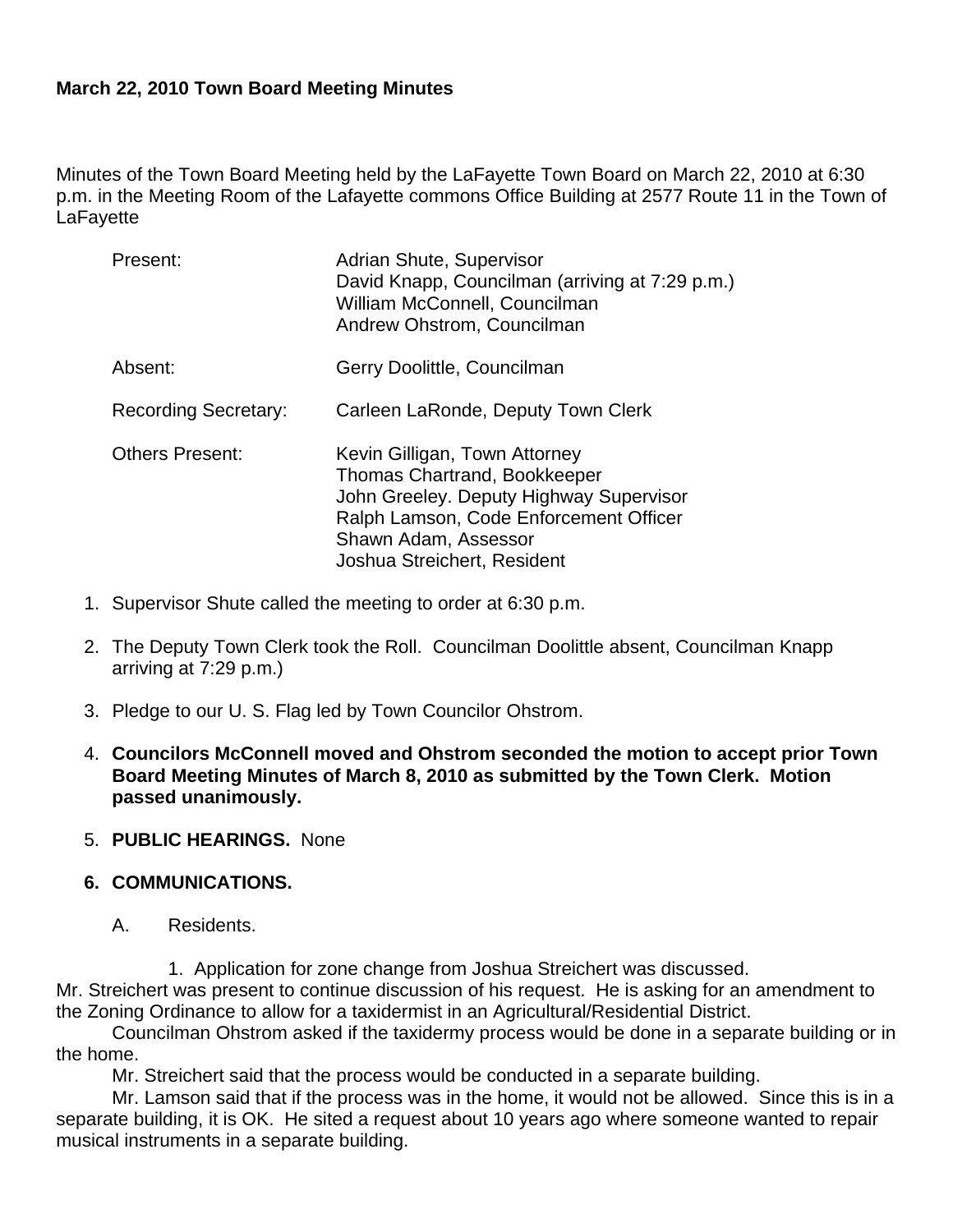Mr. Streichert said that he will not be advertising, and that business would be word of mouth, that they may call his home phone to see if he will be in his garage working. There might be 50 people a year using his services, and mostly during the fall season because of hunting.

Councilman McConnell felt that there would not be negative impact if the business dealt with 50 people a year and also asked if he checked with his neighbors to see if they objected.

Mr. Streichert said that he checked with his one neighbor and there was no problem with the neighbor and he had no other neighbors.

Councilman McConnell and Supervisor Shute both voiced their support.

Attorney Gilligan stated that he would draft a notice for a Public Hearing.

Supervisor Shute asked if it would be ready to bring up at the April 2<sup>nd</sup> Board Meeting and would it include similar wording as the crematorium.

Discussion went on about the limitation of minimum acreage and talk about a minimum of 8 or 9 acres.

 Discussion continued with Kevin Gilligan and the drafting of the legislation. It might be due for consideration on April 26, 2010. There are timelines, according to Attorney Gilligan, that need to be met with regard to the advertisement of a Public Hearing. Even sending electronically to the newspaper, it takes 4-5 days till the newspaper publishes the notice. With time constraints, nothing can be promised.

Mr. Streichert thanked the Board and left the meeting at 6:55 p.m.

B. Other

# **7. SPECIAL REPORTS**

## **8. REPORTS**

### **A. Departmental**

1. Assessors.

Shawn Adam reported that the Assessors are getting ready assessment time and that they will be preparing for Assessment Grievances.

2. Building and Zoning Code Enforcement – Written report submitted. Ralph Lamson reported that the Code Enforcement at 3231 Webb Road is no longer an issue. Southern Hills Preservation has purchased the property, put a new roof on it and boarded up the windows.

The Thorpe property issue will be tried in LaFayette Town Court on May 6, 2010.

- 3. Dog Control.
- 4. Highway Department Written report submitted.

Deputy Superintendent John Greeley reported that Superintendent Leon Cook is on the road to recovery.

- The department has fixed potholes
- Sweeping is continuing
- Vehicle maintenance has been done
- The 25-30 year old tractor worn.
- Met with Stophen Engineer Kevin Place. Recommendations are that the shelf should be free standing and not attached to the present building.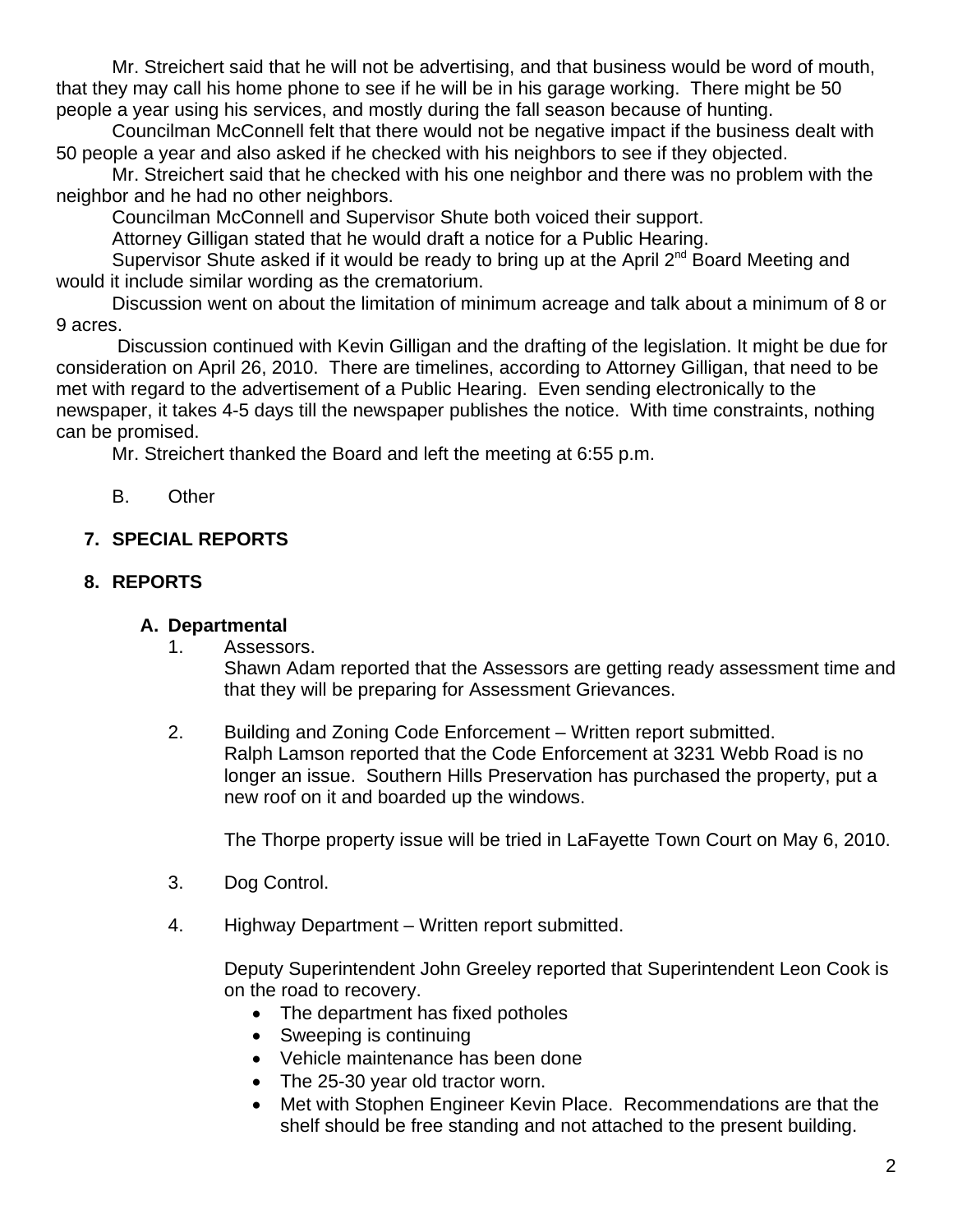The tires are pushing against the inner wall of the building and could possible compromise the existing structure's integrity as the wall is now being pushed out.

- Got quotes for the yellow tractor
- Brush pickup planned, Earth Day, and Dump Day (5/1/10) discussed
- Supervisor Shute said the bike path needs to be staked out.
- Councilman McConnell discussed the four-corners and the re-pavement under the light. Also the Route 20 project was discussed.
- 5. Justice Court Written February 2010 Report submitted.
- 6. Library Report Written February 2010 Report submitted.
	- Supervisor Shute reminded everyone that Mary Jo's chili brought first place for the Town and the Library came in third place in the Chili Cook-Off
- 7. Recreation Director Written report submitted.
- 8. Ropes Course
- 9. Tax Collector
- 10. Town Clerk
- 11. Town Supervisor Written February 2010 Report submitted.
	- Discussion between Councilman McConnell and Bookkeeper Tom Chartrand ensued. It was determined that it is way too early to do a chart of expenditures and would not be reliable information for the budget. A monthly or quarterly graph was suggested by Councilman McConnell. Other possible cuts could be in energy reduction. A report at this time would not be meaningful, according to Mr. Chartrand and suggested that he could come up with something. There are over 200 line items in the budget.
	- Supervisor Shute said that they have already stopped computer spending. The AOL bill was around \$125 per month. Every little bit helps.
	- Councilman McConnell said that possible control on professional services and could be cut a little each year.
	- Mr. Chartrand stated that he could come up with something that showed last year to this year. He also said that he needs to do a transfer sheet regarding cleaning of the Library.

**Councilmen McConnell moved and Ohstrom seconded the moving of \$2000 in the Library budget from Contractual to Personnel for the purpose of cleaning the Library. Motion passed unanimously.**

- B. Committee
	- 1. Community Development

Discussion was held on a municipal resolution regarding Town zoning code and comprehensive plan, critical to the farmland protection and preservation. The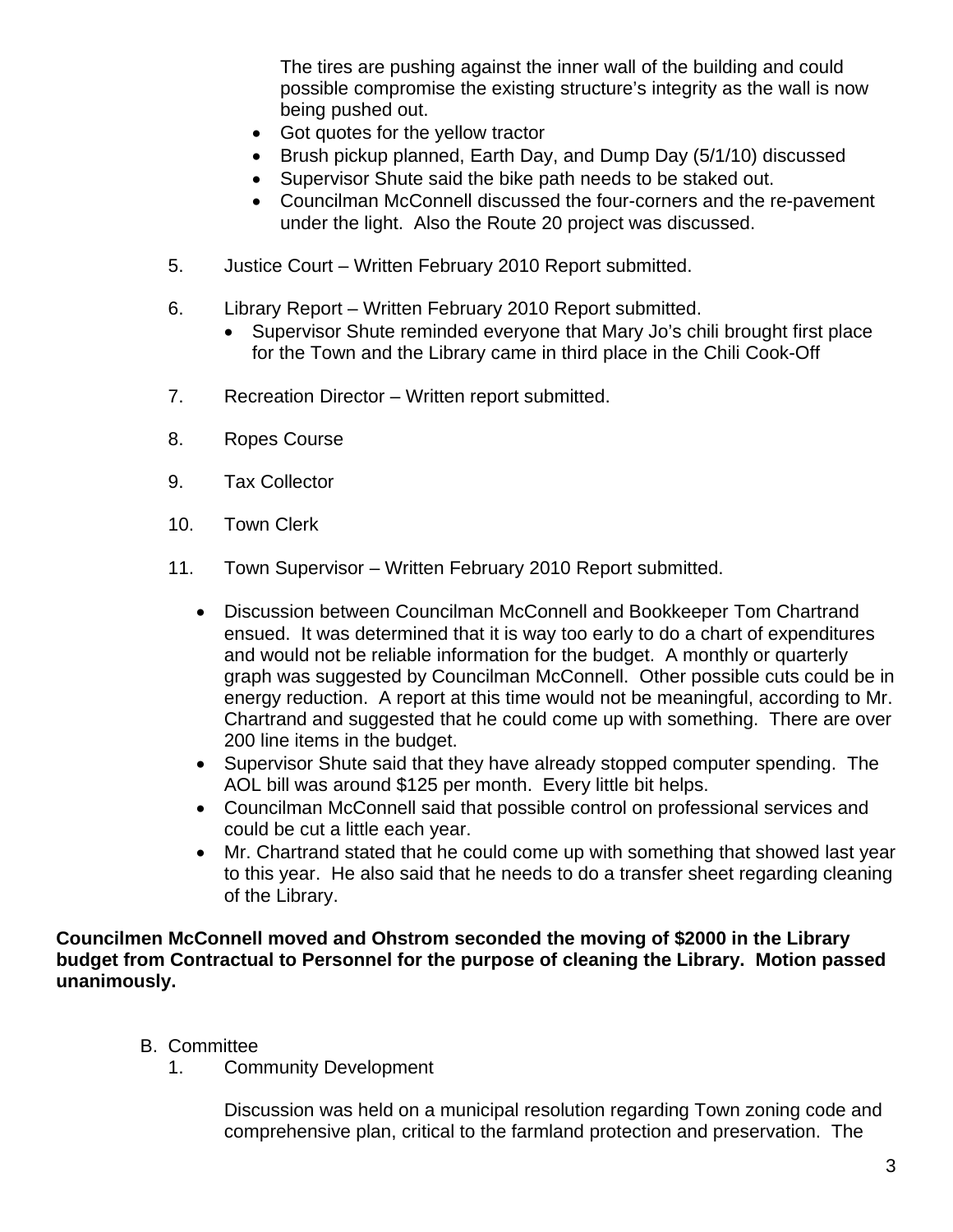Town is soliciting grant monies from the State in the amount not to exceed \$25,000 (75% of the total project cost) and the Town will commit an additional \$8,334 (25% of the total project cost). \$3,500 of which will be provided in cash from a dedicated fund established as part of this action through the establishment of a budget item for this purpose and \$2,334 of in-kind services form the Town and \$2,500 of in-kind services from Onondaga County. Councilman McConnell stated that this is prudent to do.

**Councilmen McConnell moved and Ohstrom seconded the motion to approve application to the New York State Department of Agriculture and Markets for grant funding in accordance with the above discussion and authorize the Supervisor to act on behalf of the Town in all matters relating to the grant application and further authorizing the Supervisor to sign the full resolution which is attached to these minutes. Motion carried unanimously.**

- a. On LaFayette Community Day, Supervisor Shute asked Ralph Lamson about the fireworks permit. Mr. Lamson said that you need one for 250 people, and is not sure about the amount of people. He will get a head count this year.
- b. Regarding the Streetscape Project, Councilman McConnell suggests that the Park and Ride signs be removed. We no longer have any stops in LaFayette. The nearest one is in Nedrow.
- 2 Emergency Response
- 3 Employee Policies and Benefits
- 4. Environmental and Conservation Advisory Board Hydrofracking article in next newsletter
- 5. Highway
	- a. Replacement of tractor discussion \$65,625
- 6. Physical Plant
	- a. Town Offices

b. Supervisor Shute discussed the Community Center conditions. He stated that Phil DeSaw will paint west side of Center. There is heat loss, also. Windows are in poor shape, probably needing 8 replacements. Councilman McConnell stated that he'd get Jerry to look at it. Spoke to the original grant. Tom Chartrand stated that there is \$3500 budgeted for repairs.

- 7. Recreation and Youth
- 8. Safety
- 9. School District Liaisons

a. Councilman McConnell met with LaFayette Central School's Superintendent Peter Tigh as part of the Town School Liaison role and discussed upcoming budget issues for the school. Mr. Tigh has also submitted an application to name LaFayette as one of the best 100 places to live. The Town and School Districts have been accepted to now apply to seek this recognition. Councilman McConnell will be assisting on behalf of the Town.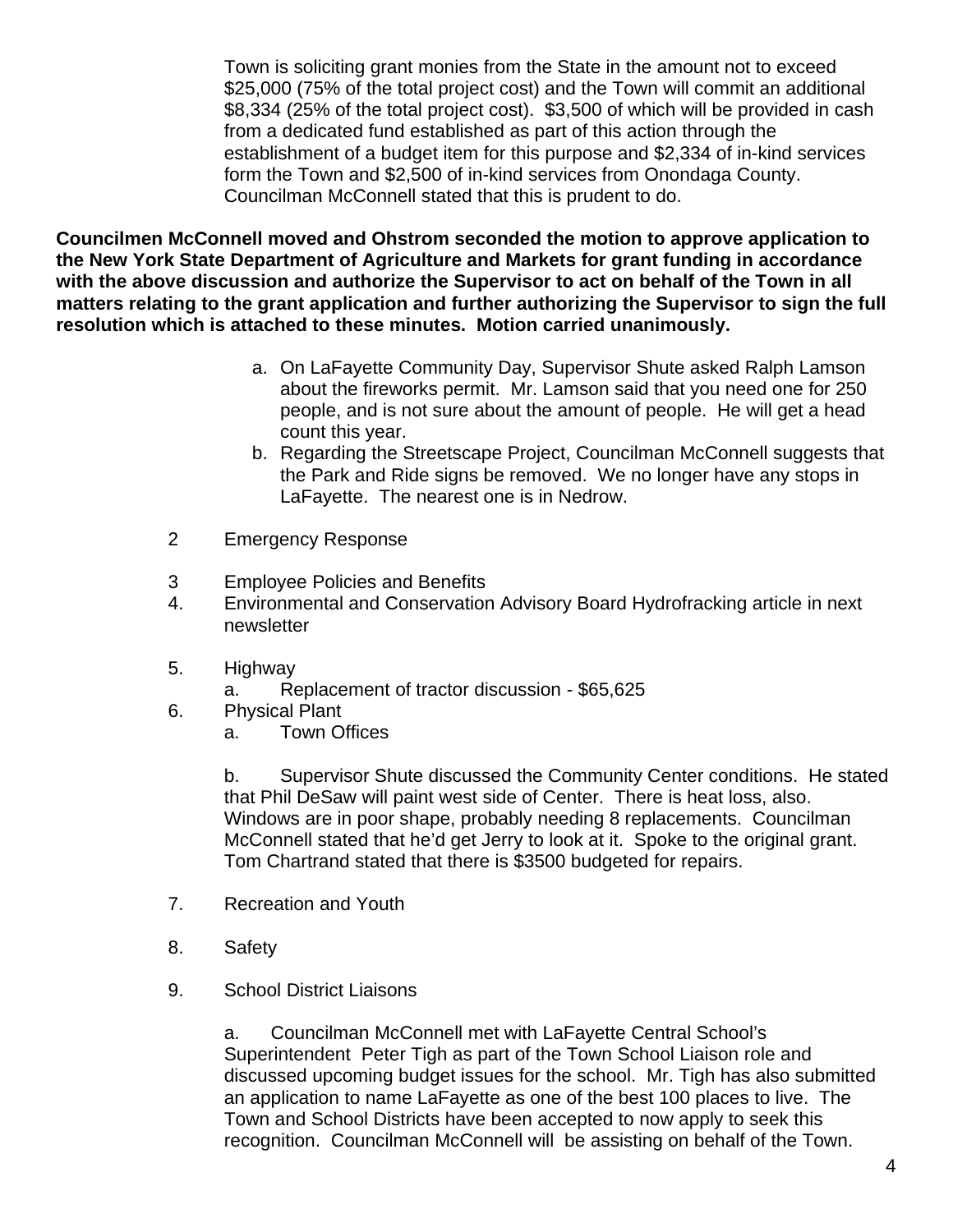10. Service Awards

a. Letter of intent for an audit of the Fire Department

Discussion was held regarding Hilton & Powers CPA to conduct an audit of the LOSAP program for the LaFayette Fire Department.

- 11. SOTS & OCRRA
- 12. SPEDES

#### 9. LITIGATION 7 OTHER LEGAL MATTERS

- A. LaFayette Beach
	- 1. Kevin Gilligan getting several documents regarding corporate status
- B. People of the State of New York vs. Tim Thorpe and Attorney Forward's reply 1. Ralph Lamson said trial scheduled for May 6, 2010.
- C. Festival Gardens PILOT
	- 1. Discussion was held regarding the PILOT for the Festival Gardens for another five (5) years. Basically it is the same as the last five years. Nothing has changed. Continuing discussion between Councilman McConnell and Attorney Gilligan was held.

(Councilman Knapp entered the meeting at 7:29 p.m.)

Counclman Knapp stated he had checked with Mary Jo and payments were not a problem. Supervisor Shute met with the manager of Festival Gardens last week. The last thing we want is another empty building.

Attorney Gilligan said let them know percentage of increase, and Supervisor Shute will call them. Councilman Knapp said they need money for repairs. Tom Chartrand stated we may not get much even if increased, because school district gets 70% of the PILOT revenue.

Councilman McConnell is willing to sit down with Supervisor Shute and Jim Salinski, the manager of Festival Gardens. Supervisor Shute will contact him.

D. Other

#### 10. UNFINISHED BUSINESS & ACTIVE PROJECTS

- A. Remove Community Development Grant application off agenda
- 11. NEW BUSINESS
	- A. Rx zoning classification Comprehensive Plan
	- B. Review Draft Revised Zoning Map

Got map and delivered. Can't adopt. Supervisor Shute said wait one more meeting. Attorney Gilligan says this map may be a stopgap till Comprehensive Plan work.

C. Community Center items of food nature.